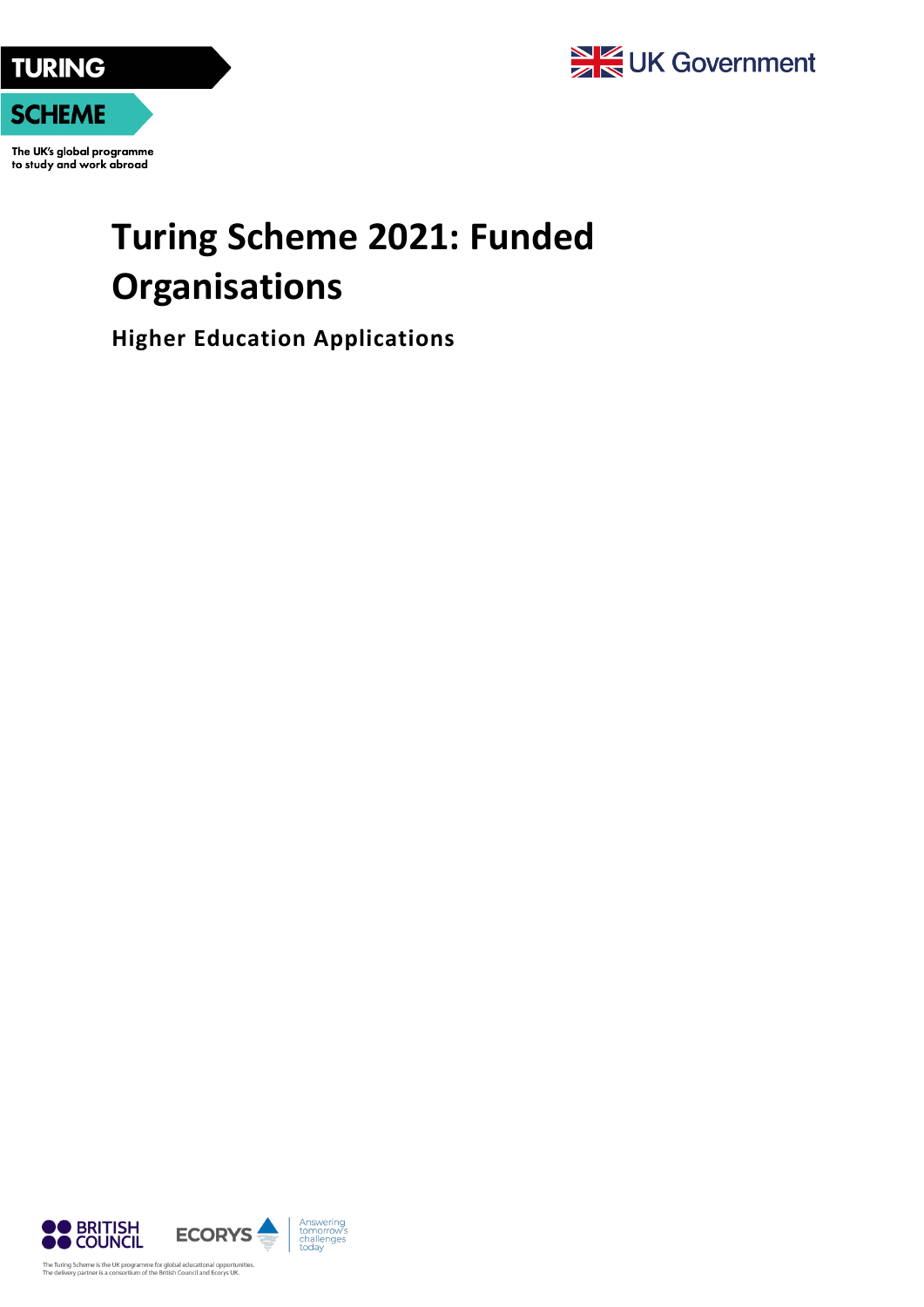| <b>Organisation name</b>                              | <b>Organisation</b><br>country | <b>Region</b>        |
|-------------------------------------------------------|--------------------------------|----------------------|
| <b>Abertay University</b>                             | Scotland                       | Scotland             |
| Aberystwyth University                                | Wales                          | Wales                |
| Anglia Ruskin University Higher Education Corporation | England                        | East of England      |
| <b>Aston University</b>                               | England                        | <b>West Midlands</b> |
| <b>Bangor University</b>                              | Wales                          | Wales                |
| <b>Bath Spa University</b>                            | England                        | South West           |
| Birkbeck, University of London                        | England                        | London               |
| <b>Birmingham City University</b>                     | England                        | <b>West Midlands</b> |
| <b>Bournemouth University</b>                         | England                        | South West           |
| <b>Brunel University London</b>                       | England                        | London               |
| Canterbury Christ Church University                   | England                        | South East           |
| Cardiff Metropolitan University                       | Wales                          | Wales                |
| <b>Cardiff University</b>                             | Wales                          | Wales                |
| City, University of London                            | England                        | London               |
| <b>Coventry University</b>                            | England                        | <b>West Midlands</b> |
| <b>Cranfield University</b>                           | England                        | East of England      |
| De Montfort University                                | England                        | <b>East Midlands</b> |
| <b>DN Colleges Group</b>                              | England                        | <b>East Midlands</b> |
| Durham University                                     | England                        | North East           |
| <b>Edge Hill University</b>                           | England                        | North West           |
| <b>Edinburgh Napier University</b>                    | Scotland                       | Scotland             |
| Falmouth University                                   | England                        | South West           |
| <b>Glasgow Caledonian University</b>                  | Scotland                       | Scotland             |
| Goldsmiths, University of London                      | England                        | London               |
| Harper Adams University                               | England                        | <b>West Midlands</b> |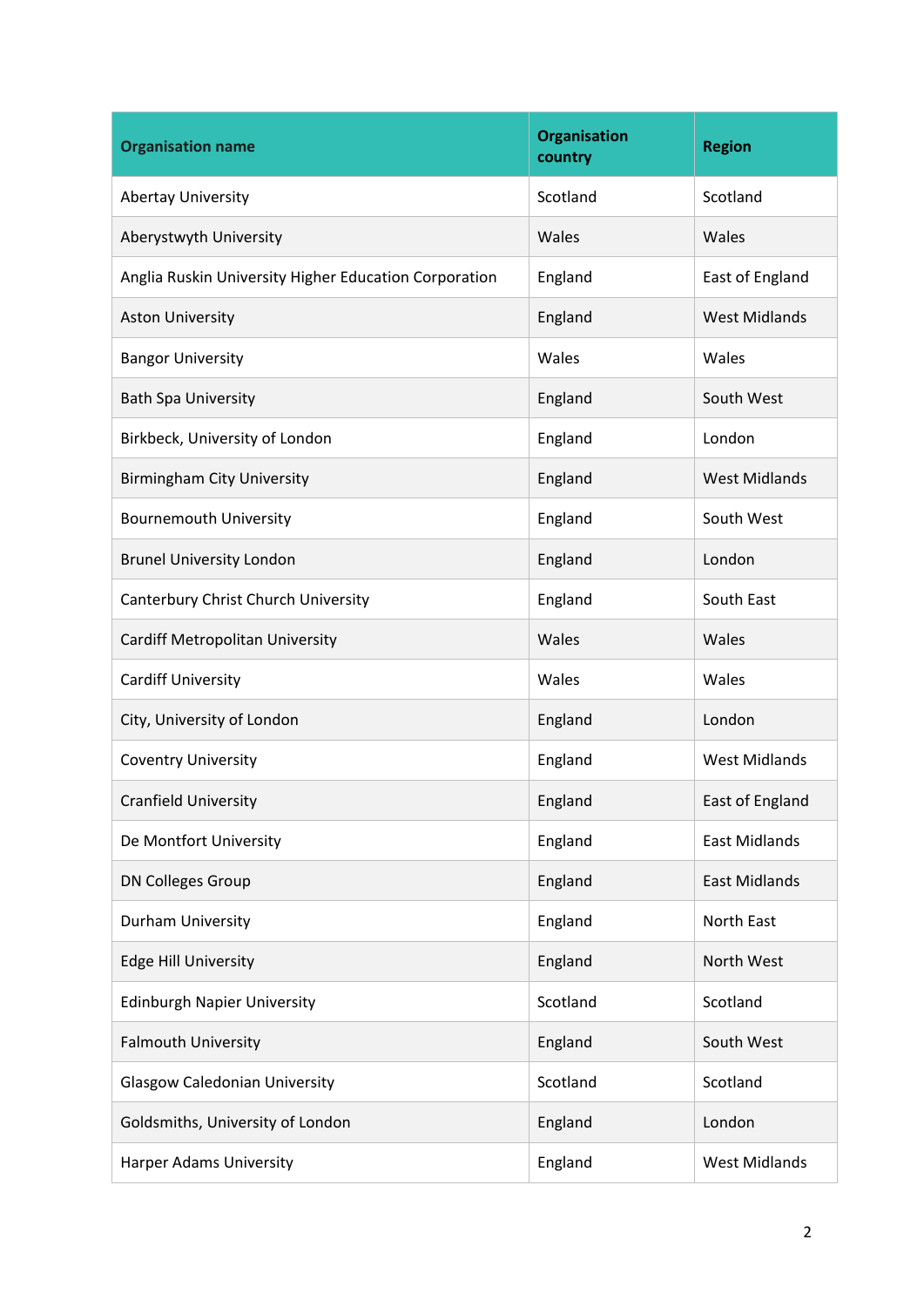| <b>Organisation name</b>                         | <b>Organisation</b><br>country | <b>Region</b>        |
|--------------------------------------------------|--------------------------------|----------------------|
| Hartpury University                              | England                        | <b>West Midlands</b> |
| Heriot-Watt University                           | Scotland                       | Scotland             |
| Imperial College London                          | England                        | London               |
| Keele University                                 | England                        | <b>West Midlands</b> |
| King's College London                            | England                        | London               |
| Kingston University                              | England                        | London               |
| Lancaster University                             | England                        | North West           |
| Leeds Arts University                            | England                        | Yorkshire            |
| Leeds Beckett University                         | England                        | Yorkshire            |
| Leeds Trinity University                         | England                        | Yorkshire            |
| Liverpool Hope University                        | England                        | North West           |
| Liverpool John Moores University                 | England                        | North West           |
| London Metropolitan University                   | England                        | London               |
| London School of Economics and Political Science | England                        | London               |
| London School of Management Education            | England                        | London               |
| Loughborough University                          | England                        | <b>East Midlands</b> |
| <b>Middlesex University</b>                      | England                        | London               |
| New College Durham                               | England                        | North East           |
| <b>Newcastle University</b>                      | England                        | North East           |
| Newman University                                | England                        | <b>West Midlands</b> |
| Northumbria University                           | England                        | <b>North East</b>    |
| Nottingham Trent University                      | England                        | East Midlands        |
| <b>Oxford Brookes University</b>                 | England                        | South East           |
| Pearson College Ltd                              | England                        | London               |
| Plymouth College of Art                          | England                        | South West           |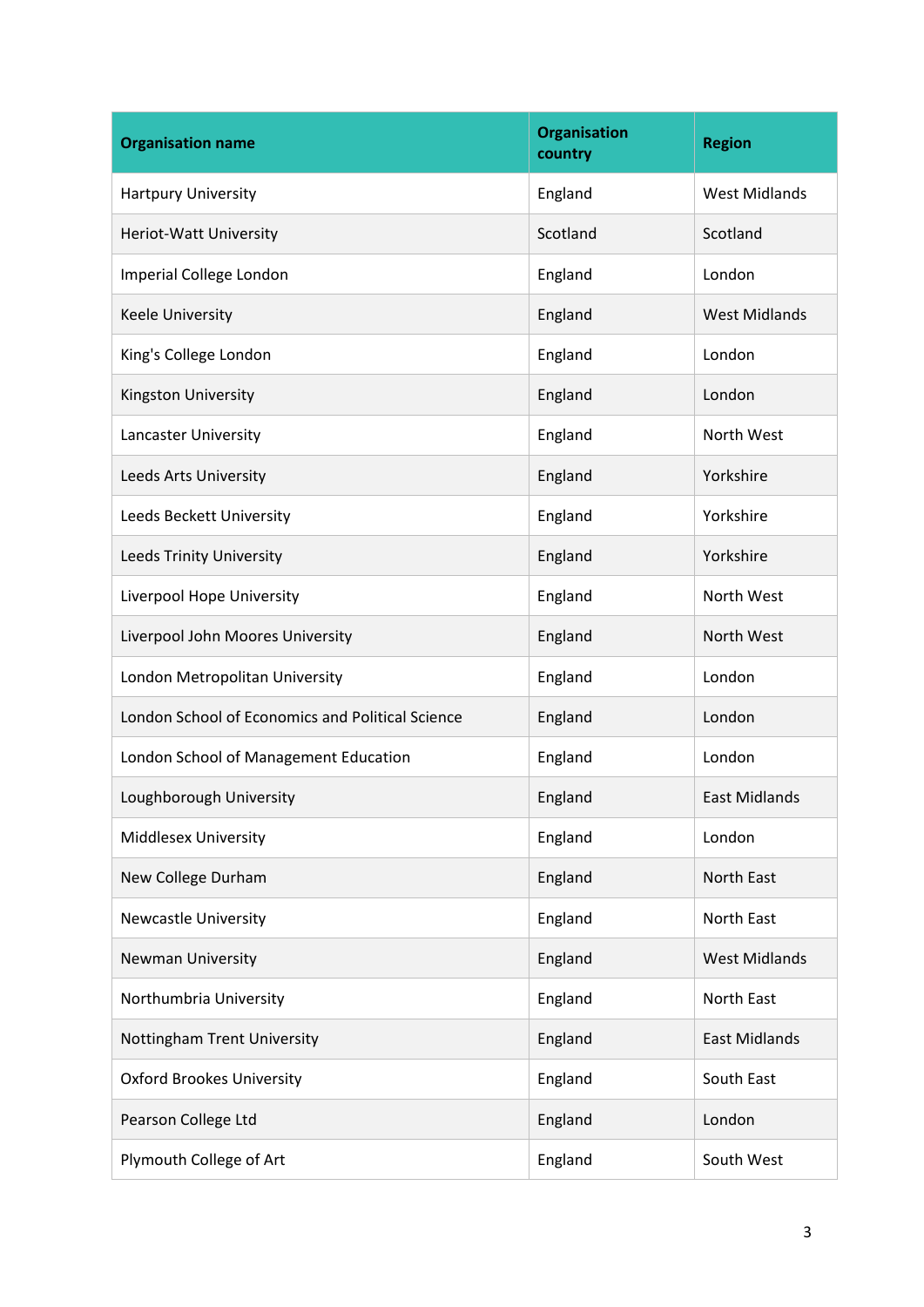| <b>Organisation name</b>                        | <b>Organisation</b><br>country | <b>Region</b>        |
|-------------------------------------------------|--------------------------------|----------------------|
| Queen Margaret University, Edinburgh            | Scotland                       | Scotland             |
| Queen Mary University of London                 | England                        | London               |
| Ravensbourne University London                  | England                        | London               |
| Regent's University London                      | England                        | London               |
| <b>Robert Gordon University</b>                 | Scotland                       | Scotland             |
| Rose Bruford College of Theatre and Performance | England                        | London               |
| Royal College of Music                          | England                        | London               |
| Royal Conservatoire of Scotland                 | Scotland                       | Scotland             |
| Royal Holloway, University of London            | England                        | South East           |
| Royal Veterinary College                        | England                        | London               |
| School of Advanced Study, University of London  | England                        | London               |
| Sheffield Hallam University                     | England                        | Yorkshire            |
| SOAS University of London                       | England                        | London               |
| Solent University                               | England                        | South East           |
| St George's Hospital Medical School             | England                        | London               |
| St Mary's University                            | England                        | London               |
| St Mary's University College                    | Northern Ireland               | Northern Ireland     |
| <b>Staffordshire University</b>                 | England                        | <b>West Midlands</b> |
| <b>Stranmillis University College</b>           | Northern Ireland               | Northern Ireland     |
| Swansea University                              | Wales                          | Wales                |
| <b>Teesside University</b>                      | England                        | North East           |
| The Glasgow School of Art                       | Scotland                       | Scotland             |
| The Manchester Metropolitan University          | England                        | North West           |
| The Queen's University of Belfast               | Northern Ireland               | Northern Ireland     |
| The University of Edinburgh                     | Scotland                       | Scotland             |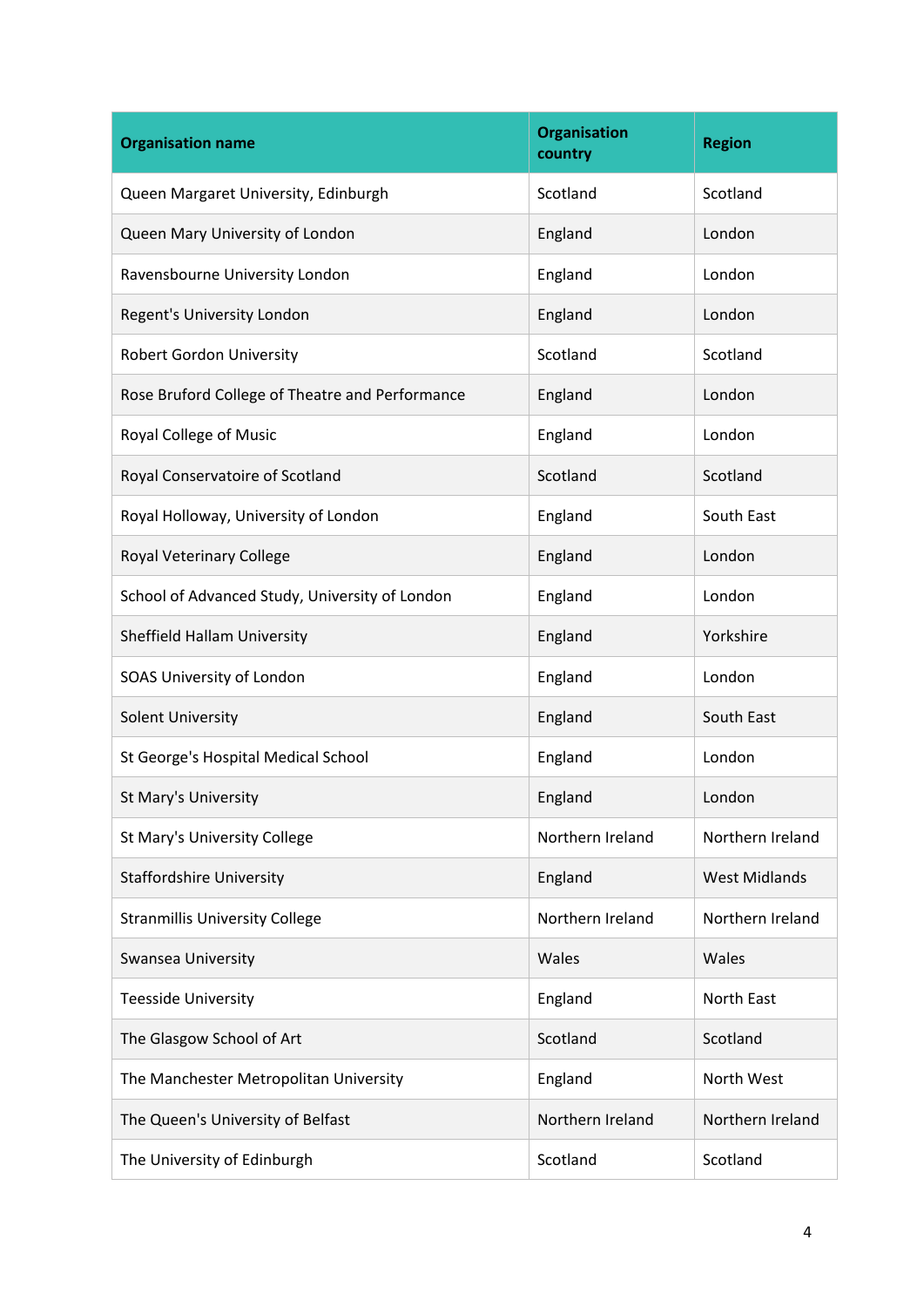| <b>Organisation name</b>                 | <b>Organisation</b><br>country | <b>Region</b>        |
|------------------------------------------|--------------------------------|----------------------|
| The University of Hull                   | England                        | Yorkshire            |
| The University of Manchester             | England                        | North West           |
| The University of Sheffield              | England                        | Yorkshire            |
| The University of the West of England    | England                        | South West           |
| University College Birmingham            | England                        | <b>West Midlands</b> |
| University College London                | England                        | London               |
| University for the Creative Arts         | England                        | South East           |
| University of Aberdeen                   | Scotland                       | Scotland             |
| University of Bath                       | England                        | South West           |
| University of Bedfordshire               | England                        | East of England      |
| University of Birmingham                 | England                        | <b>West Midlands</b> |
| University of Bolton                     | England                        | North West           |
| University of Bradford                   | England                        | Yorkshire            |
| University of Brighton                   | England                        | South East           |
| University of Bristol                    | England                        | South West           |
| University of Cambridge                  | England                        | East of England      |
| University of Central Lancashire (UCLan) | England                        | North West           |
| University of Chester                    | England                        | North West           |
| University of Chichester                 | England                        | South East           |
| University of Cumbria                    | England                        | North West           |
| University of Derby                      | England                        | <b>East Midlands</b> |
| University of Dundee                     | Scotland                       | Scotland             |
| University of East Anglia                | England                        | East of England      |
| University of East London                | England                        | London               |
| University of Essex                      | England                        | East of England      |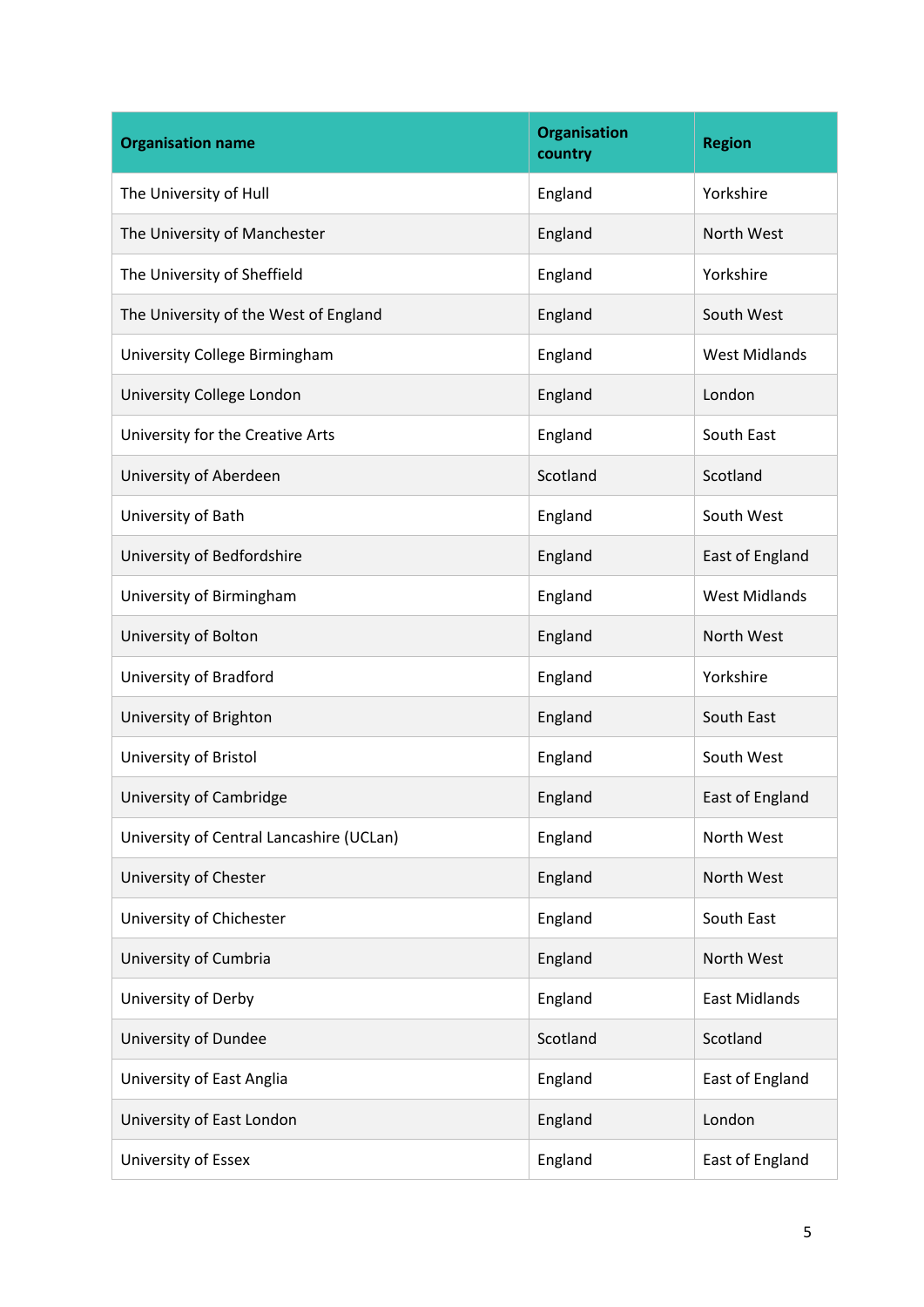| Organisation name                                        | <b>Organisation</b><br>country | <b>Region</b>        |
|----------------------------------------------------------|--------------------------------|----------------------|
| University of Exeter                                     | England                        | South West           |
| University of Glasgow                                    | Scotland                       | Scotland             |
| University of Greenwich                                  | England                        | London               |
| University of Hertfordshire Higher Education Corporation | England                        | East of England      |
| University of Huddersfield                               | England                        | Yorkshire            |
| University of Kent                                       | England                        | South East           |
| University of Leeds                                      | England                        | Yorkshire            |
| University of Leicester                                  | England                        | <b>East Midlands</b> |
| University of Lincoln                                    | England                        | <b>East Midlands</b> |
| University of Liverpool                                  | England                        | North West           |
| University of Northampton                                | England                        | <b>East Midlands</b> |
| University of Nottingham                                 | England                        | <b>East Midlands</b> |
| University of Oxford                                     | England                        | South East           |
| University of Plymouth                                   | England                        | South West           |
| University of Portsmouth Higher Education Corporation    | England                        | South East           |
| University of Reading                                    | England                        | South East           |
| University of Roehampton                                 | England                        | London               |
| University of Salford                                    | England                        | North West           |
| University of South Wales                                | Wales                          | Wales                |
| University of Southampton                                | England                        | South East           |
| University of St Andrews                                 | Scotland                       | Scotland             |
| University of St Mark and St John                        | England                        | South West           |
| University of Stirling                                   | Scotland                       | Scotland             |
| University of Strathclyde                                | Scotland                       | Scotland             |
| University of Sunderland                                 | England                        | North East           |